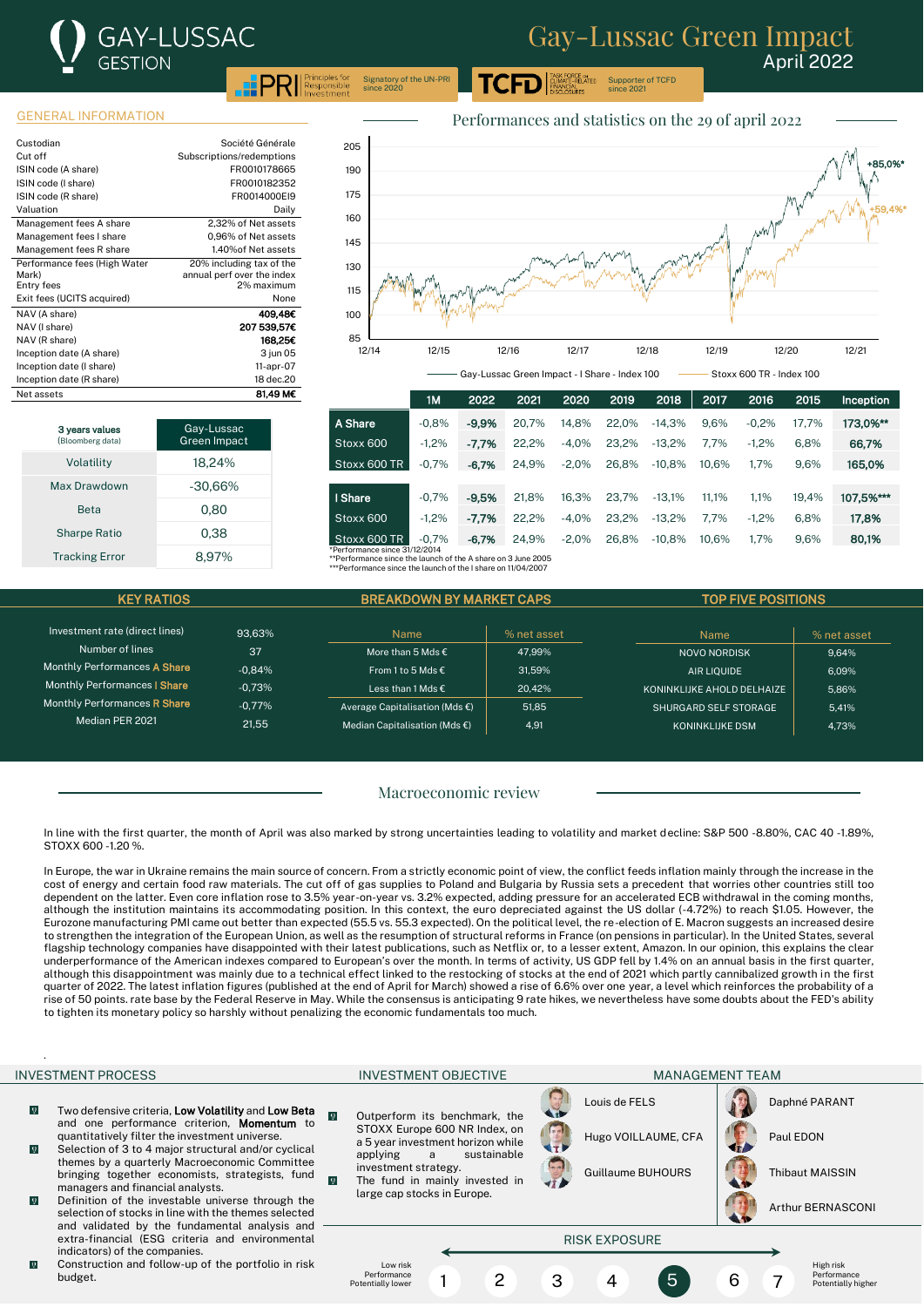

## Management review

During April, our Gay-Lussac Green Impact fund proved to be particularly resilient compared to its index. In terms of major movements, we reduced our position in UPM Kymmene due to the extension of the strikes in Finland, which were initially scheduled to last until February 19<sup>th</sup>. The Finnish paper union extended the strikes until the end of April. We also reduced our exposure to LU-VE in line with our risk analysis, but we remain particularly confident in this small Italian company, which should benefit from inflation in energy prices, encouraging players in the industrial sector to modernise their climate control installations in order to reduce their energy costs. Finally, we increased our exposure to 7C Solarparken, WIIT and Salcef, in line with our fundamental financial and extra-financial analysis.

On the buy side, we initiated a position in Getlink, formerly known as Groupe Eurotunnel SE, a french company comprising a group of companies active in the fields of infrastructure management and transport operations. Getlink manages and operates the Channel Tunnel and its rail infrastructure. Its various entities share a focus on quality and customer service, with a priority given to safety. We also initiated a position in Dino Polska, the leading Polish convenience store chain, whose vertical integration and sourcing from a broad base of producers limits the risk of exposure to raw materials, is currently experiencing strong growth in still immature areas.



Extra-financial ratings (ESG)

|                               | Gay-Lussac<br>Green Impact (/10) | <b>Benchmark</b><br>Index $(710)$ |
|-------------------------------|----------------------------------|-----------------------------------|
| Grade average E               | 6,02                             | 6,33                              |
| Grade average S               | 5,93                             | 5,80                              |
| Grade average G               | 6.32                             | 6.04                              |
| Portfolio grade overall ESG** | 7.63                             | 7.25                              |

\*The extra-financial analysis of the portfolio takes into account only the live securities (stocks and corporate bonds). The scores are weighted according to the percentage of the portfolio allocated to live securities.

\*\*The ESG rating is not an equally weighted average of ESG criteria, but a weighted average of the most relevant criteria for each company in the portfolio, according to its industry and sub-sector.

Gay-Lussac Green Impact coverage: 97,3% (64,9% MSCI + 32.4% internal analysis) STOXX 600 coverage: 95% (74% MSCI + 21% internal analysis)

The chosen benchmark is a broad market index that does not guarantee the social and mental characteristics promoted by the fund.

| Values                                | Country            | <b>ESG Grade</b> | Rating | % of net<br>asset |
|---------------------------------------|--------------------|------------------|--------|-------------------|
| ORSTED                                | Denmark            | 10               | AAA    | 1.96%             |
| <b>KONINKLIJKE</b><br><b>DSM</b>      | <b>Netherlands</b> | 9.6              | AAA    | 4.73%             |
| UPM-KYMMENE                           | Finland            | 9.4              | AAA    | 1.62%             |
| <b>SCHNEIDER</b><br><b>ELECTRIC</b>   | <b>France</b>      | 9.3              | AAA    | 1.01%             |
| <b>SHUGARD SELF</b><br><b>STORAGE</b> | Belgium            | 9.3              | AAA    | 9.64%             |



## TOP 5 BEST ESG RATINGS VALUES RATING BREAKDOWN





The figures given relate to previous years. The Fund's performances and the indexes are calculated with dividends and coupons reinvested net of fees. Past performance is not a reliable indicator of future performance and it is not consistent over time. This document is non contractual and intended for the private use of the addressee alone it cannot under any circumstance be interpreted as an offer to sell or soliciting an offer to buy the stocks mentioned in it It is the property of Gay-Lussac Gestion. Reproduction or distribution is strictly prohibited without the prior authorization of Gay-Lussac Gestion. Capital is not guaranteed and investment is subject to specific risks. For more<br>details on investment risks, please refer to the GAY-LUSSAC GESTION – a Simplified stock company with a share capital of 391 200 € Registered with the RCS Paris 397 833 773 - AMF approval number GP 95-001 Head office: 45 avenue George V - 75008 PARIS - France